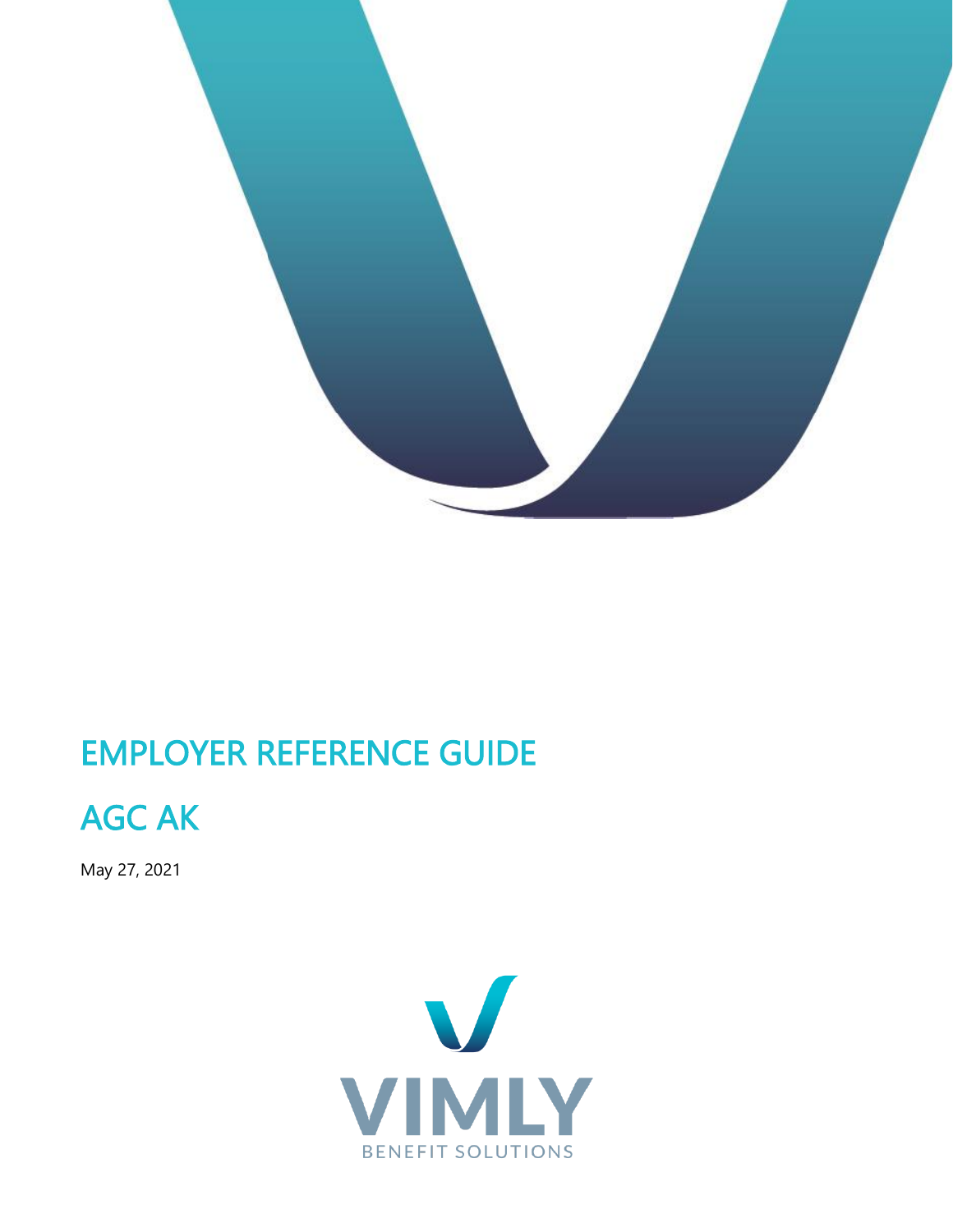

# **TABLE OF CONTENTS**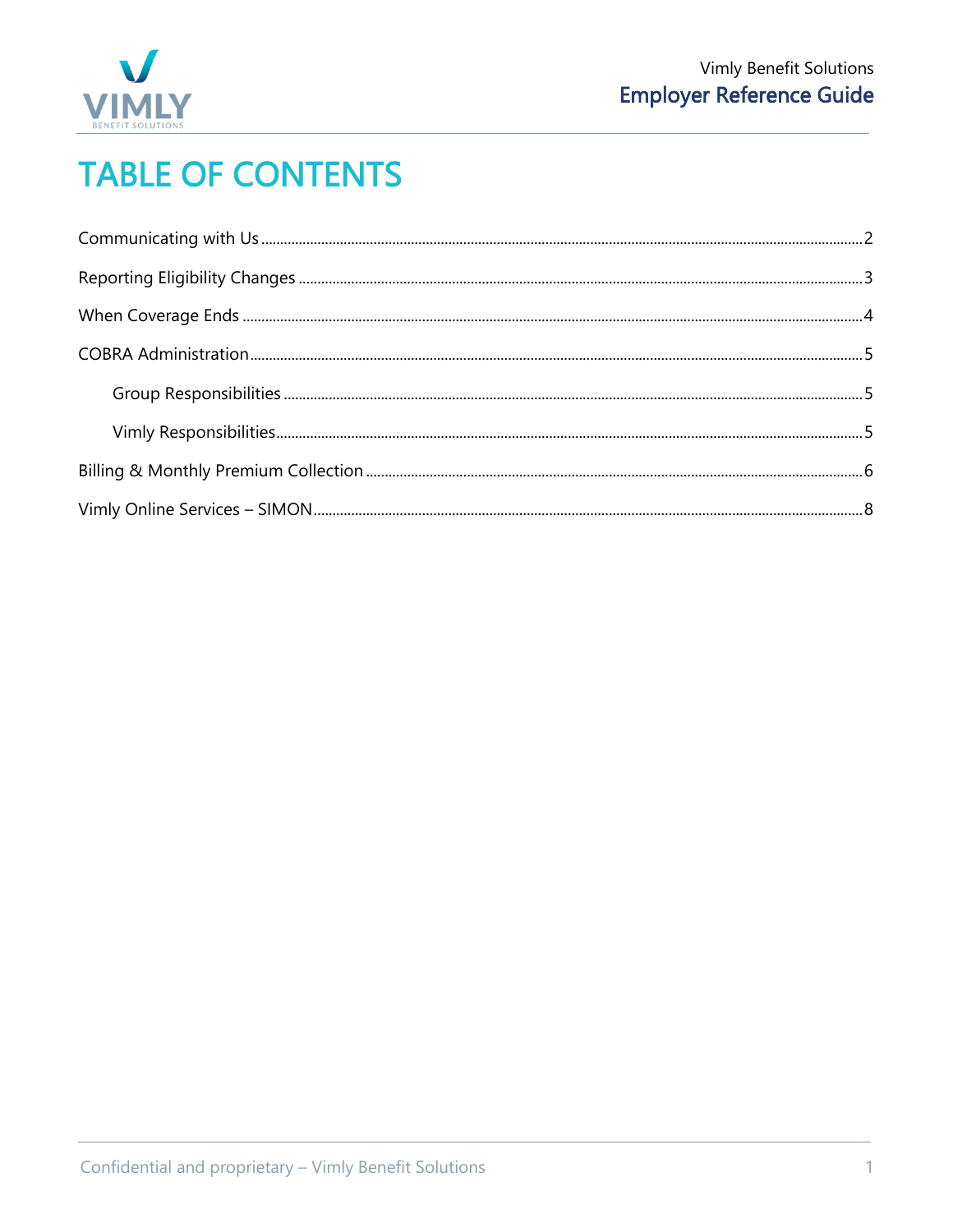

# <span id="page-2-0"></span>COMMUNICATING WITH US

## DEDICATED ACCOUNT TEAM

| Phone:                                | (877) 694-8291  | AGC AK (425) 367-0725                                                                         |
|---------------------------------------|-----------------|-----------------------------------------------------------------------------------------------|
| Fax:                                  | (866) 867-2752  |                                                                                               |
| <b>AGC Email</b>                      | agc@vimly.com   |                                                                                               |
| <b>COBRA Department</b>               | cobra@vimly.com | (206) 859-2697                                                                                |
| SIMON Help Desk                       | agc@vimly.com   |                                                                                               |
| All correspondence should be sent to: |                 | <b>AGC Health Benefit Trust</b><br>Post Office Box 6<br>Mukilteo, WA 98275                    |
| The overnight delivery address is:    |                 | <b>AGC Health Benefit Trust</b><br>12121 Harbour Reach Drive, Suite 105<br>Mukilteo, WA 98275 |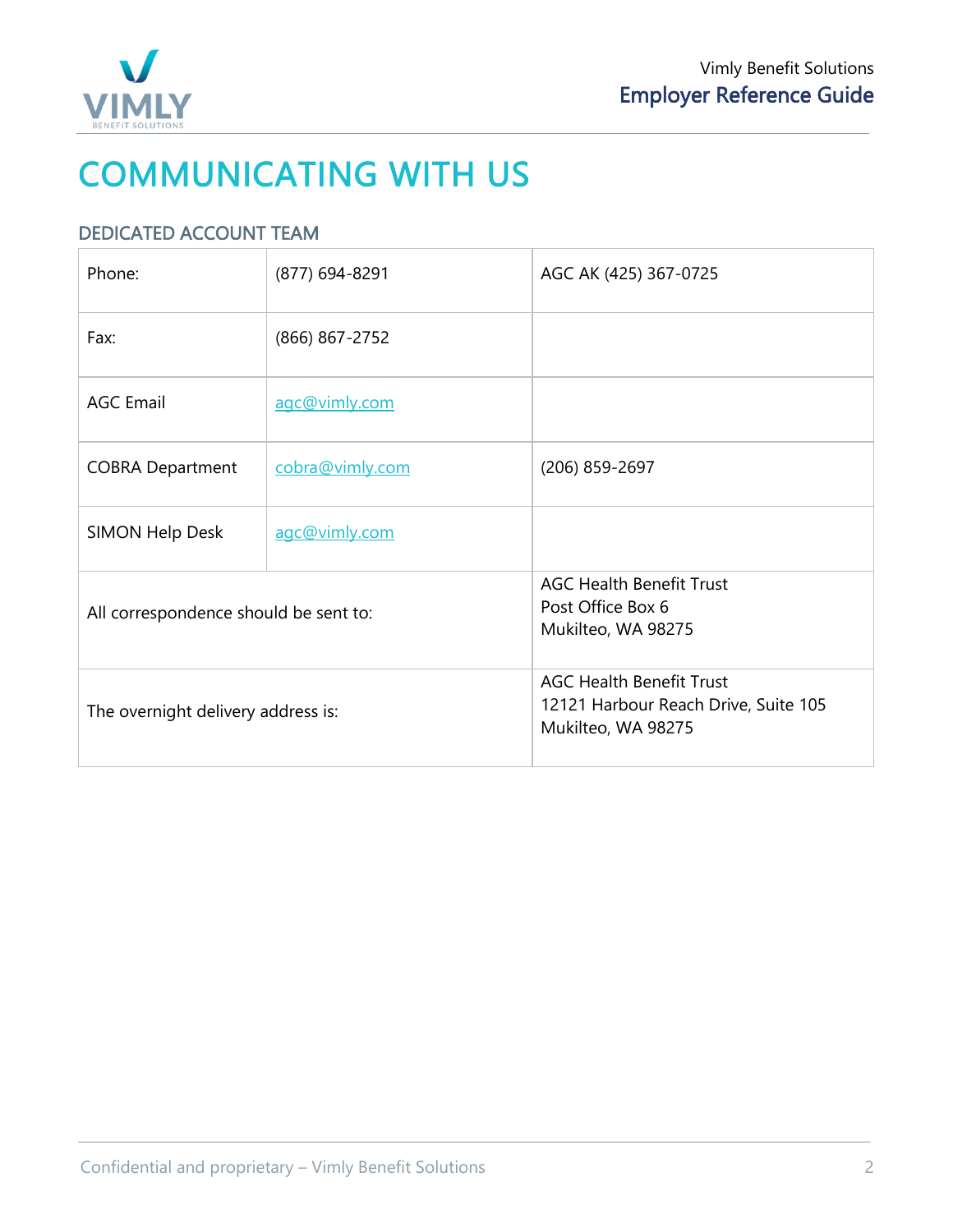

# <span id="page-3-0"></span>REPORTING ELIGIBILITY CHANGES

Eligibility changes are reported by completing and submitting a new enrollment application to Vimly. The enrollment form can be submitted directly online through the SIMON portal, email, fax or by US Mail.

## USE THE ENROLLMENT / CHANGE FORM OR SIMON ONLINE ENROLLMENT FOR THE FOLLOWING:

- $\checkmark$  New Enrollments
- ✓ Enrollment Changes
- ✓ Address Changes
- ✓ Name Changes

### ENROLLMENT/CHANGE REASONS:

- $\checkmark$  New Employee
- $\checkmark$  Rehired Employee
- ✓ Open Enrollment
- $\checkmark$  Transfer from Other Plan
- ✓ Employee Entered Eligible Class
- ✓ Marriage
- ✓ Divorce
- ✓ Death
- ✓ Birth
- $\checkmark$  Adoption (Legal Documents May Be Required)
- $\checkmark$  Dependent Change
- ✓ Involuntary Loss of Other Coverage (Prior Coverage Certificate required)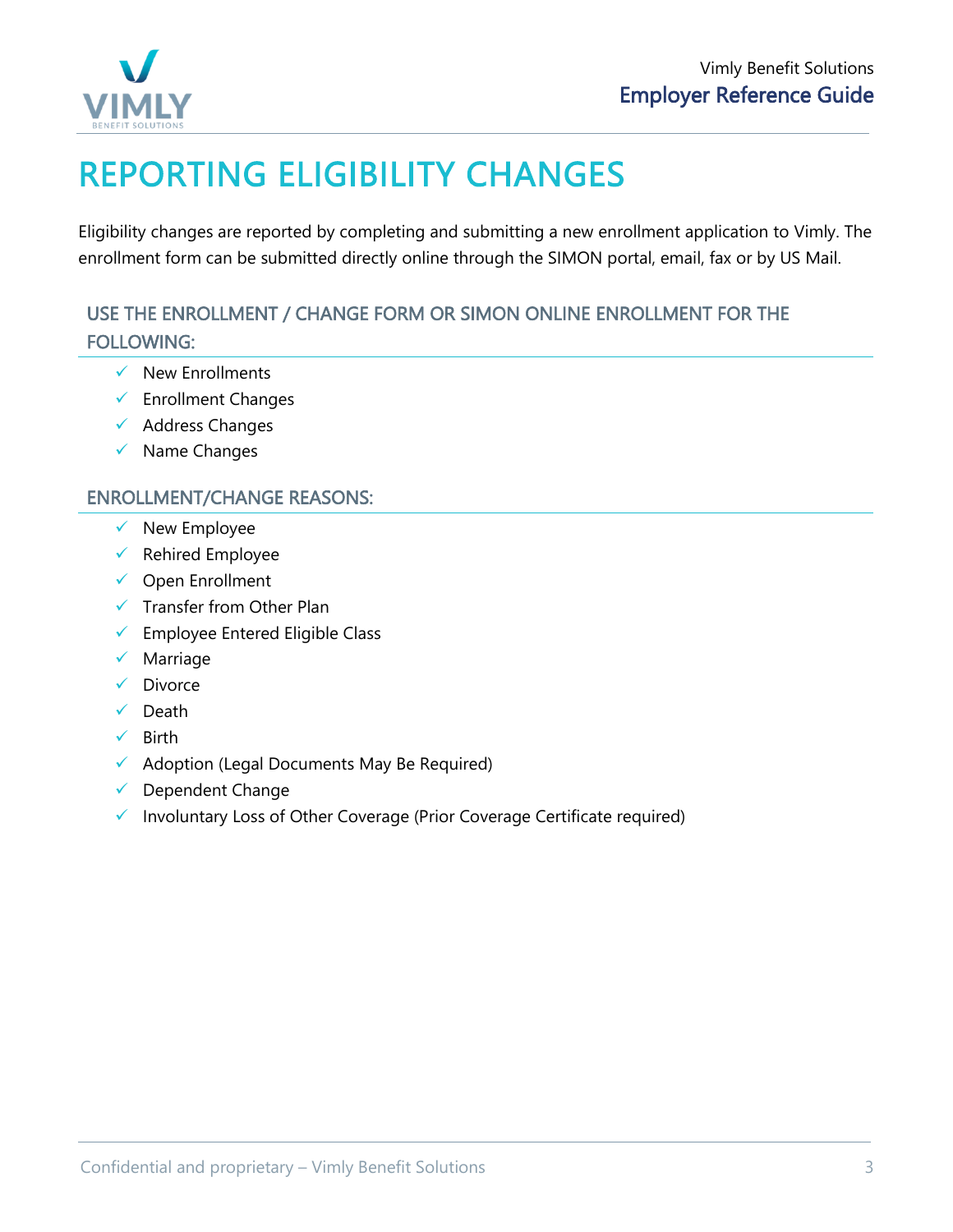

# <span id="page-4-0"></span>WHEN COVERAGE ENDS

## CANCELING COVERAGE FOR EMPLOYEES & DEPENDENTS

When an employee or dependent is no longer eligible for coverage or wishes to cancel coverage, the employer must notify Vimly of the cancellation within 30 days of the qualifying event.

To cancel an employee's coverage, Vimly will need to be notified in writing or the Group Administrator can log onto SIMON and terminate the coverage. Dependent's coverage will be cancelled automatically when an employee's coverage is cancelled.

**Please Note: Notification of cancellation for employees and dependents is limited to 30 days from the termination date. Cancellations beyond the 30-day time limit will not be retroactively credited to your account. Verbal notifications of cancellations cannot be accepted. This policy may vary by carrier.**

### CANCELLATION OF COVERAGE CHECK LIST

- $\Box$  Advise the employee or dependent of cancellation effective date.
- $\Box$  Advise Vimly of the termination via email or through SIMON.
- $\Box$  Advise the employee or dependent of options to continue benefits.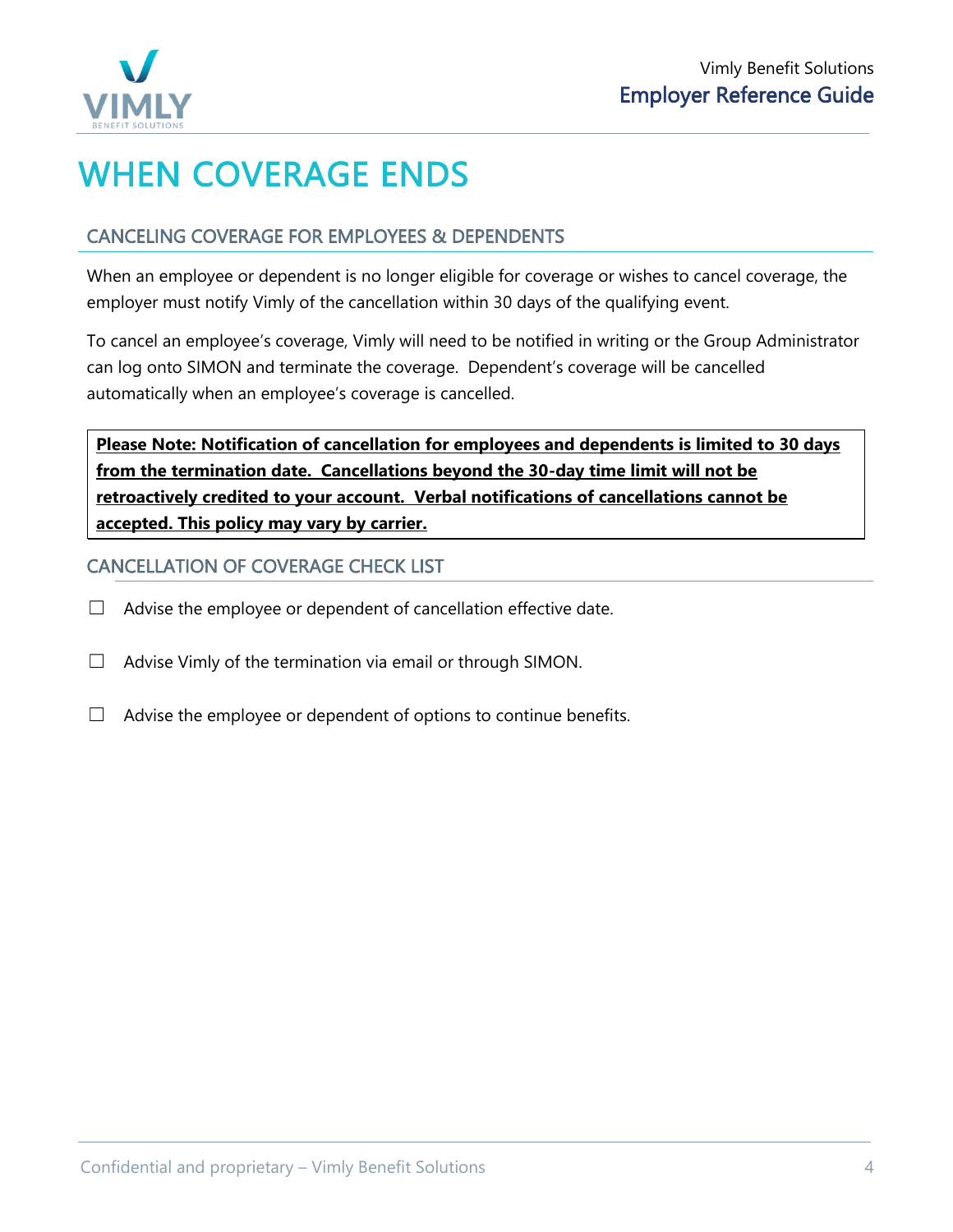

# <span id="page-5-0"></span>COBRA ADMINISTRATION

An employer may elect to have Vimly handle the administrative functions of this legislation. To do so, an employer must sign a COBRA Administration Agreement. The agreement can be effective only on a prospective basis. Without the agreement, the employer is responsible for all administration of the COBRA regulations.

### COBRA ADMINISTRATION OFFERED THROUGH VIMLY

Vimly Benefit Solutions, Inc. (Vimly) offers COBRA administration services to employers participating in the Trust at no additional charge. Employers interested in using Vimly's COBRA administration services must complete a Vimly COBRA Administration Agreement.

It is recommended that employers, who prefer to administer COBRA in-house, periodically review their COBRA procedures with an attorney to ensure compliance with current COBRA regulations. Employers should also be aware that any plan changes or rate adjustments at renewal must be communicated to their COBRA participants.

<span id="page-5-2"></span><span id="page-5-1"></span>

| <b>GROUP</b><br><b>RESPONSIBILITIES</b> | 1. Provide Vimly with timely notification of COBRA Qualifying Events (QE).                                                                                                                                                                                                                                                                                                                                                                                                                                                                                                                                                                                |
|-----------------------------------------|-----------------------------------------------------------------------------------------------------------------------------------------------------------------------------------------------------------------------------------------------------------------------------------------------------------------------------------------------------------------------------------------------------------------------------------------------------------------------------------------------------------------------------------------------------------------------------------------------------------------------------------------------------------|
| VIMLY<br><b>RESPONSIBILITIES</b>        | 1. Provide COBRA Election Notices to Qualified Beneficiaries (QBs) via first<br>class mail.<br>2. Provide monthly COBRA premium billing to enrollees.<br>Collect premiums from QBs.<br>3.<br>Provide eligibility reporting and premium payment to carriers.<br>4.<br>Provide notices of early termination and unavailability of COBRA coverage<br>5.<br>as required.<br>Communicate open enrollment/renewal information to QBs.<br>6.<br>Monitor compliance with all required COBRA deadlines and dates.<br>7.<br>Maintain proper documentation and records as required.<br>8.<br>Provide employers and QBs with COBRA regulation updates as needed<br>9. |
| <b>COBRA FORMS</b>                      |                                                                                                                                                                                                                                                                                                                                                                                                                                                                                                                                                                                                                                                           |

### COBRA PROCESS OVERVIEW (ONCE VIMLY IS ELECTED TO ADMINISTER)

The necessary forms are available through the Trust Website: http://www.agchealthplansnw.com/.

✓ Vimly COBRA Administrative Agreement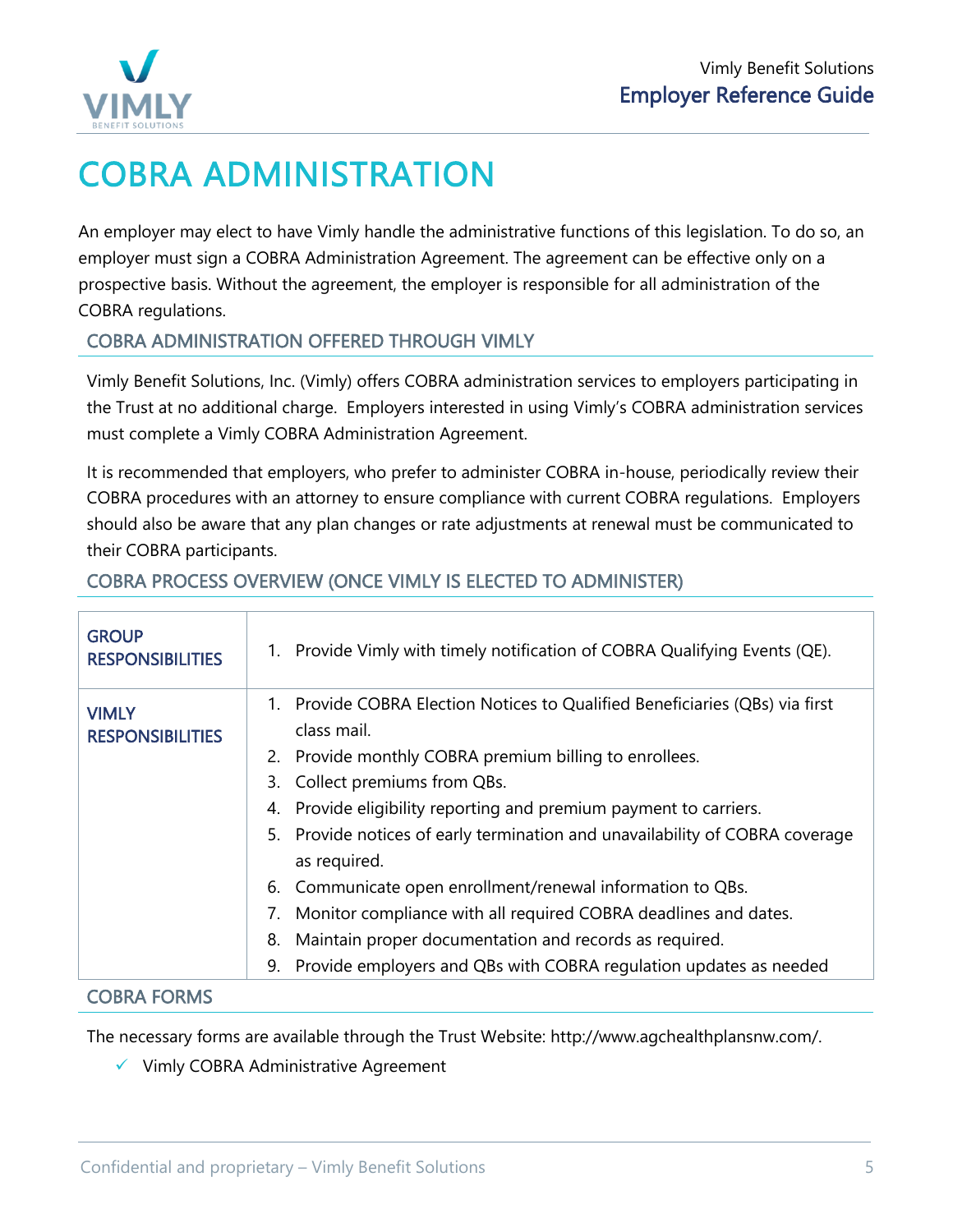

# <span id="page-6-0"></span>BILLING & MONTHLY PREMIUM COLLECTION

#### **INVOICES**

Preliminary premium invoices will be available to view on Vimly's Online Benefit Portal, SIMON, on the 25th of the month proceeding the month of coverage. The invoice reflects the premium due for the following month and any adjustments posted to the account after the previous month's closing. If an employer does not have any enrollment changes, the amount on the preliminary bill will also be the amount to remit.

An employer may submit enrollment changes (accompanied by any required documentation) up to three days prior to the premium due date indicated below under "Monthly Premium Payment." Changes received and approved within this timeframe will be reflected on the current month's invoice. Final invoices will be available for viewing online two days prior to the payment due date.

All changes and adjustments occurring after a final invoice is issued will appear on the next month's invoice.

For your convenience, copies of prior invoices are also available online through SIMON.

## COURTESY INVOICE REMINDER

As a courtesy, the Trust also provides billing reminders via email on the 25th of each month proceeding the month of coverage. The reminder provides a link to the SIMON website from which the group administrator may enter their username and password to view the employer's monthly invoice and group information. If an employer has not received its billing reminder for any reason, it is still the employer's responsibility to login to SIMON and obtain the monthly invoice. The employer may also contact Vimly Benefit Solutions, Inc. to obtain a copy of the current month's invoice. Failure to receive a billing reminder does not waive the employer's responsibility for timely payment of its premium. No reminders are sent to view final invoices.

#### MONTHLY PREMIUM PAYMENT

Premium payments made by electronic funds transfer (EFT) or by check are due on the 10th of the month (or the following business day if the 10th falls on a weekend or holiday). Groups electing to pay their premium by EFT will automatically have their bank account debited by the Trust. An employer should contact Vimly Benefit Solutions, Inc. to make a change in their method of payment, banking information, and/or billing contact information. Groups electing to pay by check will be assessed a 2% check fee on their next monthly invoice.

#### **Groups electing to pay by check will be assessed a 2% check fee on their next monthly invoice**.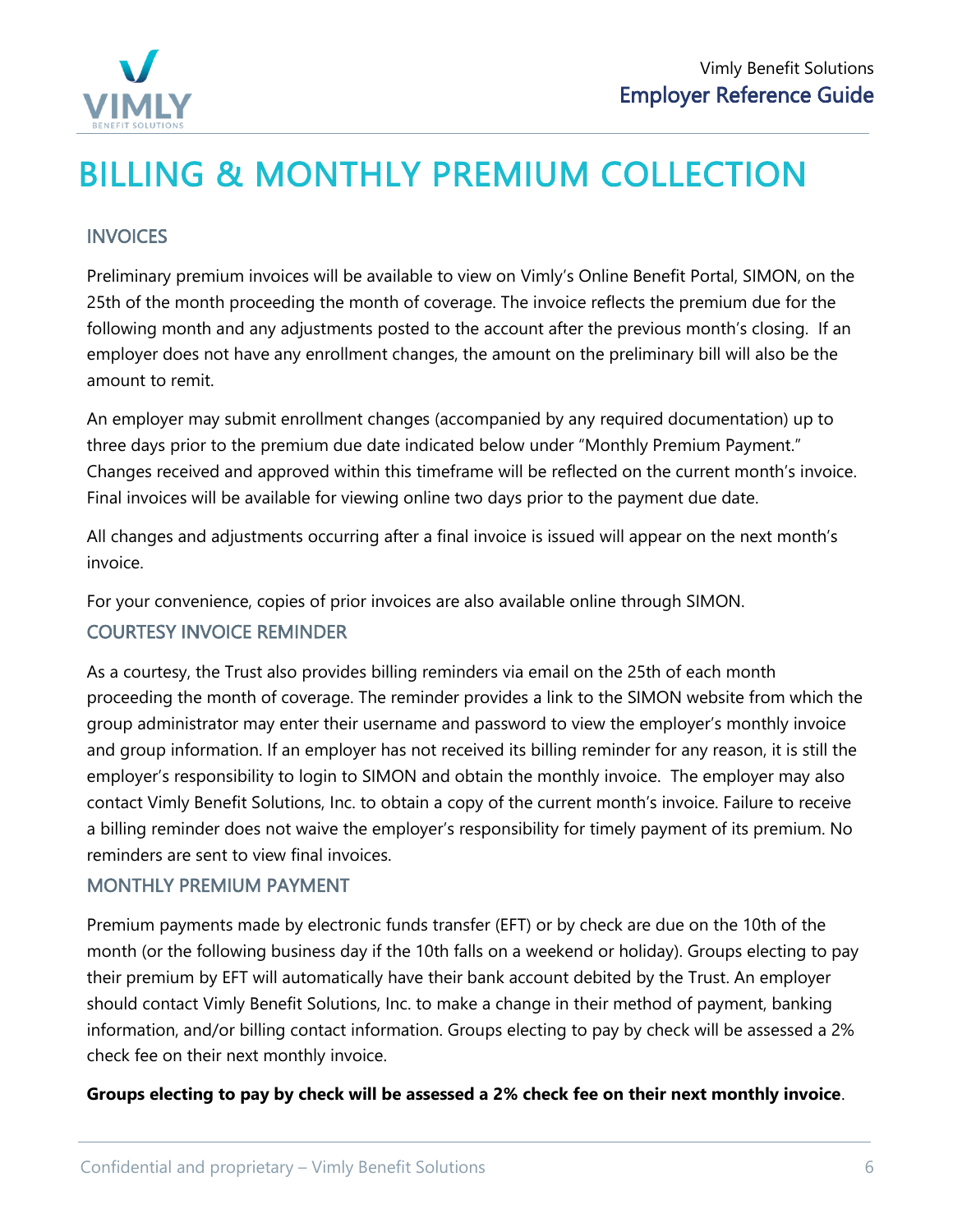

#### PLEASE REMIT TO:

Premium payments should be made payable to AGC Health Benefit Trust and mailed to: AGC Health Benefit Trust c/o Vimly Benefit Solutions, Inc. PO Box 6 Mukilteo, WA 98275 DELINQUENT REMITTANCE POLICY

#### **Late and Non-Sufficient Funds (NSF) Fees**

Employers that pay past the premium due date and/or have returned payments due to insufficient funds (NSF) will incur a fee of \$30 per occurrence. Any applicable fee(s) will be added to the employer's billing statement for the following month. At the Trust's discretion, and with notice, employers that are frequently late or incur frequent NSFs may be assessed a higher per occurrence fee of \$100.00.

#### **Termination Notice**

If payment has not been received by the premium due date, the employer will be notified by either US Mail, email and/or phone that their payment is past due and coverage may be terminated retroactively to the first of the month. Payment must be for the full amount due and partial payments may not be considered sufficient to prevent termination of the employer's policy. If payment is not received by 3:00 p.m. prior to the last business day of the coverage month, the respective employer will be terminated retroactively to the first day of the current month. Upon termination, a final notice will be sent to the employer by email or US Mail.

#### Required Conversions to Electronic Funds Transfer (EFT) Processing

Accounts that have received a late notice and/or have been assessed a late or NSF fee three times in a calendar year will be required to pay their monthly premium by EFT to maintain their benefit coverage with the Trust. Once a group has been converted to EFT, the option of paying by check is no longer available.

#### **Reinstatement Process**

Subject to the approval of the applicable carriers, employers that have been terminated for any reason may request to be reinstated one time. As a condition of reinstatement, the group must do all of the following within 30 days of receiving a termination notice:

- $\checkmark$  Agree in writing to pay their monthly premium via an EFT draft
- $\checkmark$  Pay all back premiums due and the current month's premium via a cashier's check
- $\sqrt{ }$  Pay a reinstatement fee in the amount of \$250.00

If after reinstatement an employer continues to be late in its premium payments, the Trust may, at its sole discretion and without prior notice, notify the employer they are terminated from participation in the Trust. Further, the Trust may, at its sole discretion and without prior notice, refuse to reinstate an employer whose coverage has been terminated for any reason including termination for failure to maintain AGC membership.